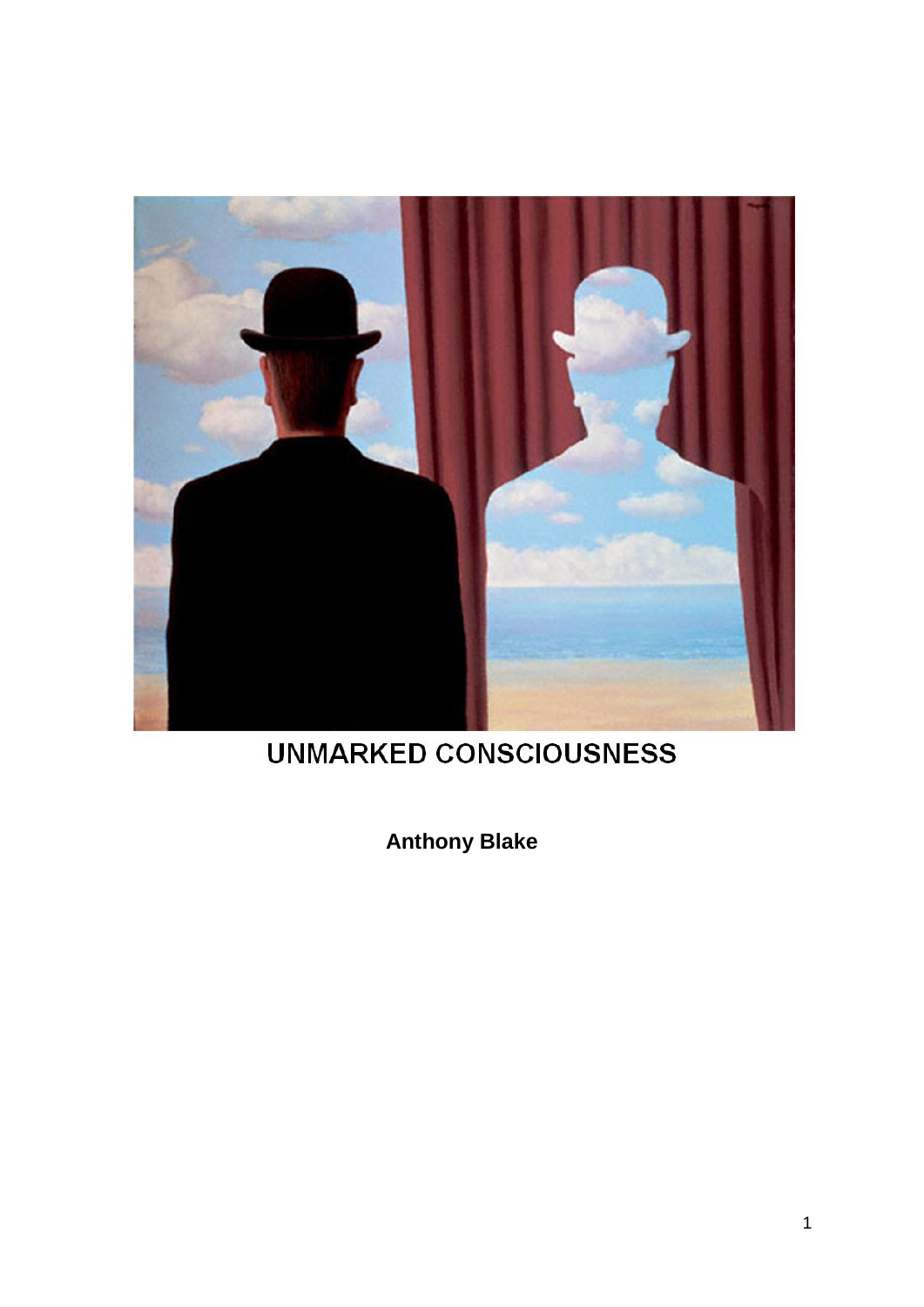# **UNMARKED CONSCIOUSNESS**

# **ATOMS AND LEVELS**

There are, in contrast with standard representations in which consciousness is either on or off, concepts that consciousness can be of different kinds or levels. William James, for example, urged us to think of a great diversity of possible conditions of consciousness. [See for example *Stream of Consciousness* 1892. James' insights and analysis are acute and far surpass my own feeble efforts.] When I use the term 'unmarked' in my title, I am looking forward to some encounter with mathematical form in its capacity to reflect different possibilities of what is often regarded as our inward condition, quality of knowing and experiencing, or level of consciousness. Needless to say there is a lot of woolly thinking round in this area today, of which I myself am probably guilty; but I believe that, for example, classical mysticism such as that of the Middle Ages, was quite precise and disciplined.

In my talk I am going to steal ideas from Louis and Peter for which, of course, they bear no blame whatsoever. And by using the term 'unmarked' I will already have alerted most of you to the spectre of Spencer Brown hovering over us.

To speak in terms of consciousness we need to approach some idea of levels. It is a common idea, in that the word 'level' is often used, but it is a rather curious one that is rarely examined. One of the ways I want to talk about it is as in contrast with atoms. Atoms in a generic sense, are taken to be the basic irreducible units *out of* which all things are made. Levels, on the other hand, can be understood as that *from* which all things are made. There are two different senses of what is in some sense 'ultimately there'. These two senses have been attached to all kinds of label or categorisation, such as empiricist and idealist. It is an interesting exercise to hold or contain the two senses in one mental embrace, so that one has a kind of felt experience of their simultaneous contrast and sameness. This will prove useful in our ensuing exploration. I will also be saying much more about it.

Atoms of course, are open to further deconstruction into smaller components. When we speak of levels, there is a complementary tendency to speak of going beyond, that is reaching a higher level. So, in our imagination we can work with the contrast and similarity of two seemingly very different ideas, namely those of smallness or size, and higher or beyond.

Levels appear to form an order, at least to a first approximation, suggesting a 'dimension' of more and less of something. This something I would call being, or degree of inner togetherness, a concept that draws on our experience and 'taste' of consciousness since we seem to vary between dispersion and concentration, fragmentation and integration. It should be added that something cannot 'exist' on a higher level unless it has the strength of inner togetherness to do so. This also implies, as we might see later, that higher levels can embrace greater degrees of contradiction than lower ones.

Another contrast I wish to suggest is that between the very large numbers associated with atoms, and the very small numbers associated with levels. Speaking in terms of rarity rather than absolutes, we can agree that rarely do we deal with very small numbers of atoms and rarely do we deal with a very large number of levels. The contrast is accentuated in modern times because of the advent of great powers of computation, making possible the calculation of the results of a myriad of tiny contributions, or the thermodynamic approach. In earlier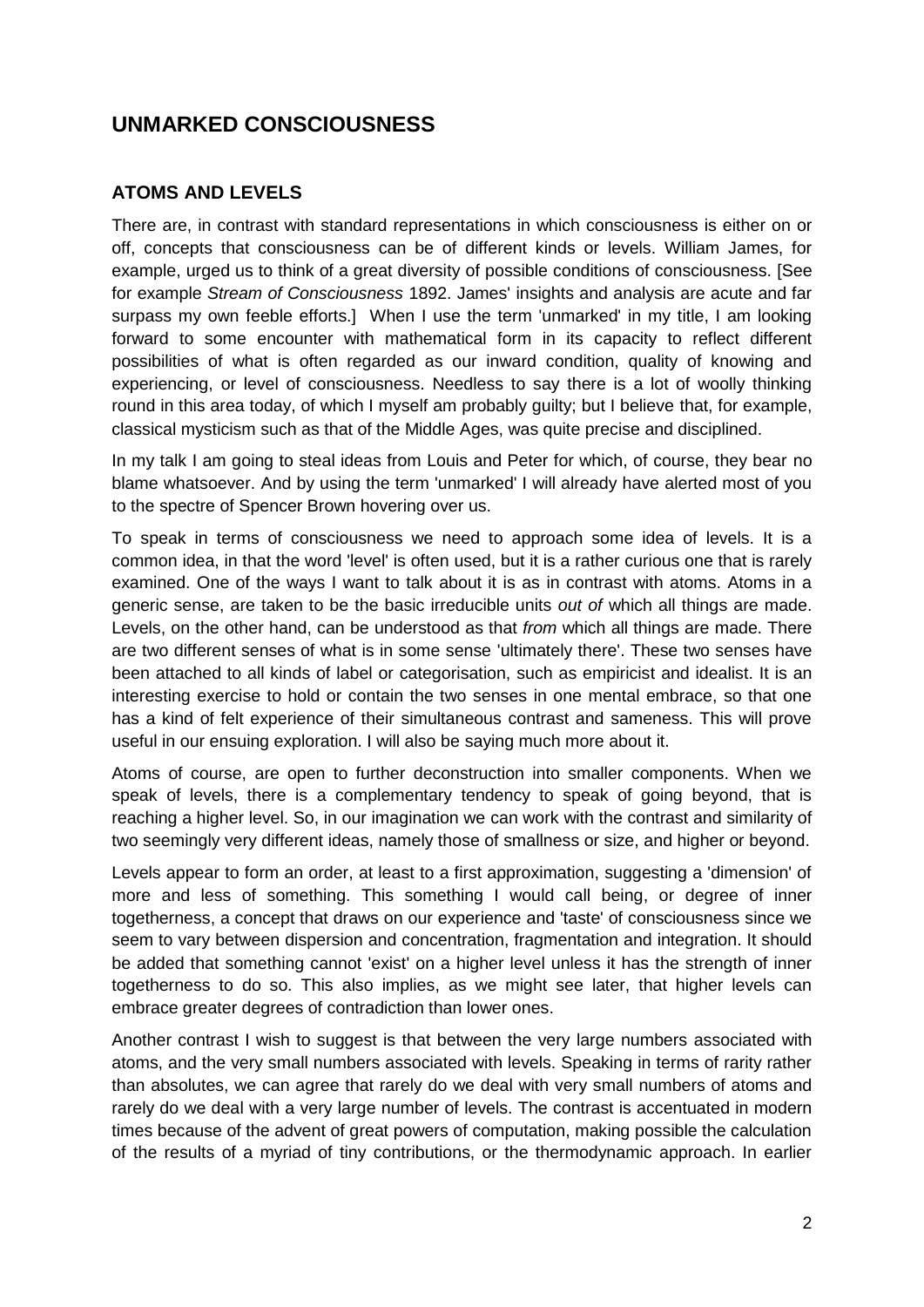times, hierarchical models of the cosmos enabled people to embrace the totality as a whole in their minds, or the holistic or mind of God approach.

When I use terms such as holistic, mind, God and suchlike, I invite you feel and experience them - even though they appear to be all on the 'same side' of things - as exercising contrasts and similarities with each other, in a way not reducible to naive synonyms. However, just associating things together, in a thin gruel of meaning, is the background of all our experience and it is probably so that our brains are constantly making random connections between everything and everything without any concern for quality, meaning or any other differentiate, without which we could not function at all. Beneath all our distinctions is a basic level of mutual relevance which is largely taken for granted or unconscious. Mind begins when we mark something out, which is when all our delightful problems begin.

I will be making some forays into the world of words and language. It is an open question whether our mathematical ability with abstract operations derives from natural language, or whether it marks the evolution of new kinds of data processing in our brains. I must add here, speaking of language and mathematics, that we should also bear music in mind because it might turn out to be highly significant reconciling factor between the two, and we can think of it as the most highly sensuous of abstractions.

In pointing out the contrast between atoms and levels I have also been exemplifying and interpreting the meaning of - and I make a somewhat arbitrary choice of word here *dilemma*, having to use some word though there is no one word or mathematical sign that can possibly embrace what can be meant. The word 'dilemma' means something like "two alternatives in which a choice can be made, lacking any intrinsic information on which is the right one". I have used this Greek word partly because I will want later on to use the term *tetralemma,* and you can guess from this that a *monalemma* will be having no choice at all; while I point out that the term lemma means something like figure. The word dilemma has a restricted meaning of "not knowing what to do" or "dammed if I do and dammed if I don't" but I simply ask you to open to its myriad implications.

## **DUALITY**

It is evident that it has something to do with twoness, or duality; but there are other words with different feelings to them such as contradiction or opposition, contrast and distinction, and a myriad of such couples as one and many, spirit and matter, and dare I say it male and female; and we should not forget the very ancient tradition of thinking in terms of just oneness and twoness, itself represented in a myriad of ways. [On Oneness and Twoness in Plato see Holger Thesleff, A summary of the main points of *Studies in Plato's Two-Level Model*, Commentationes Humanarum Litterarum 113 (Helsinki: 1999) *Journal of the International Plato Society*]

To treat all of these, and there are vastly more than the few I have mentioned, as if they were of the same nature, is absurd; but we must remember that there is an ubiquitous faceoff of the "same" and "other" even between the various instantiations of duality, and also remember Bateson's question of what is the difference that makes the difference. What is significant and obvious is that language contains a qualitative richness for expressing the meaning of such a term as dilemma and that this richness is not superfluous or reducible to a single formulation. It cannot be simple but is usually clear enough (just as I might add just as a curiosity that the apparently simple word 'set' has 250 distinguished meanings in the Oxford Dictionary though just about every English speaker can use them properly) because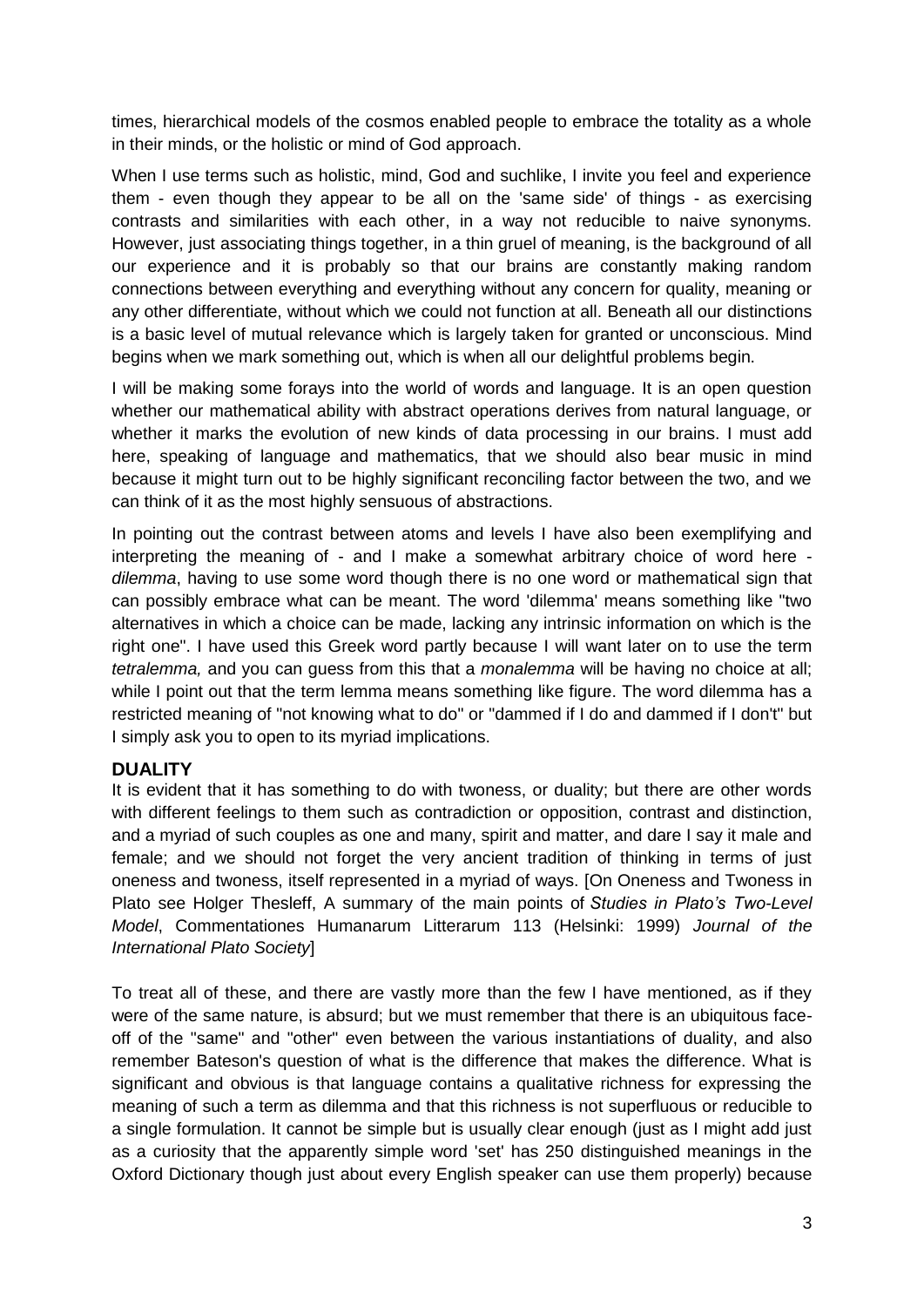words unlike mathematics are often (as I believe Wittgenstein came to argue) *participating in life.* I must point out that literature thrives on ambiguity - another word from the same family as dilemma and twoness and so on - the very thing that is anathema to mathematics.

At this point, however, I want to call on a mathematical metaphor for the language term *dilemma*. In doing so I am somewhat in a contradiction since I have just averred that ambiguity is foreign to mathematics; but of course the term 'metaphor' means something like 'to carry between' itself signifying what we will later call mind, or that which *bears meaning*, perhaps as a mother might her child. The metaphor I am thinking of is the square root of -1. It appears, obviously, in the context of real and imaginary numbers where the equation  $x^2 = -$ 1, leading to x = **i** contains the idea that there are an infinite number of solutions. Not only that, there is the treatment of *i* as a structure of alternation between +1 and -1 as in Louis Kaufmann's treatment which looks uncannily like: "It just can't make up its mind, it's in a dilemma."

Speaking of mathematics I want to mention a conversation I had with *Françoise Chaitin*-*Chatelin* the French wife of the renowned American mathematician George Chaitin in which she not only spoke of the opposition existing between her and husband's approach to mathematics, especially in regard of the meaning of zero in relation to creativity, but went on, in a lecture I heard the next day, to speak of an upper and lower limits of human thinking, an idea which is sometimes given name of epistemic boundedness. In the one limit, she said we had the state of atomic, fragmented, random bits while in the other, we had wholeness, continuity, complete simplicity. It is not too hard to see this idea is exemplified in the now familiar clash of quantum with relativity theory. The idea of epistemic boundedness is taken to stem from considering we are an animal species which must necessarily have come into existence with a specific structure of cognition coupled with a specific terrestrial environment and transmitted through a physical make up that cannot possibly have the capacity to represent in itself all that can be, or the real universe in its total meaning.

The reverse postulate is that *every* sentient entity of whatever genesis must necessarily embody a sense of the whole. This is a vague statement but can be paralleled with the cosmological principle that the laws of physics must be the same for every observer.

The temptation to believe that we *can* embrace the whole universe, or just 'all', is I believe exemplified in consciousness which has a perverse character of *closure* that makes it the field in which what we sometimes call 'egoism' can manifest. The idea of levels lends itself to the possibility that 'true cognition' will have levels, according to the relativity of being and that, *relative to higher levels*, the cognition possible on lower ones is imperfect and even 'mistaken'.

The tie in of cognitive capacity or intelligence with physical composition is, of course, a section of the realm of discourse we have on the nature of intelligence while other sections admit non-physical interpretations, just as it includes aspects based on consciousness and non-consciousness. Incidentally, an interesting book by sociologist Randall Woods [*The Sociology of* Philosophy, Harvard, 2002] argues for a 'law of small numbers' at work in any present moment of philosophy, specifying between three and six alternatives filling the attention-space of any place and period.

One of the interesting aspects of *Chaitin*-*Chatelin*'s simple picture is the technique of 'reading' the meaning of a dilemma in terms of its *extremes* or limits, emphasising the gap or void between them. This is in contrast with drawing a line between the two and hence being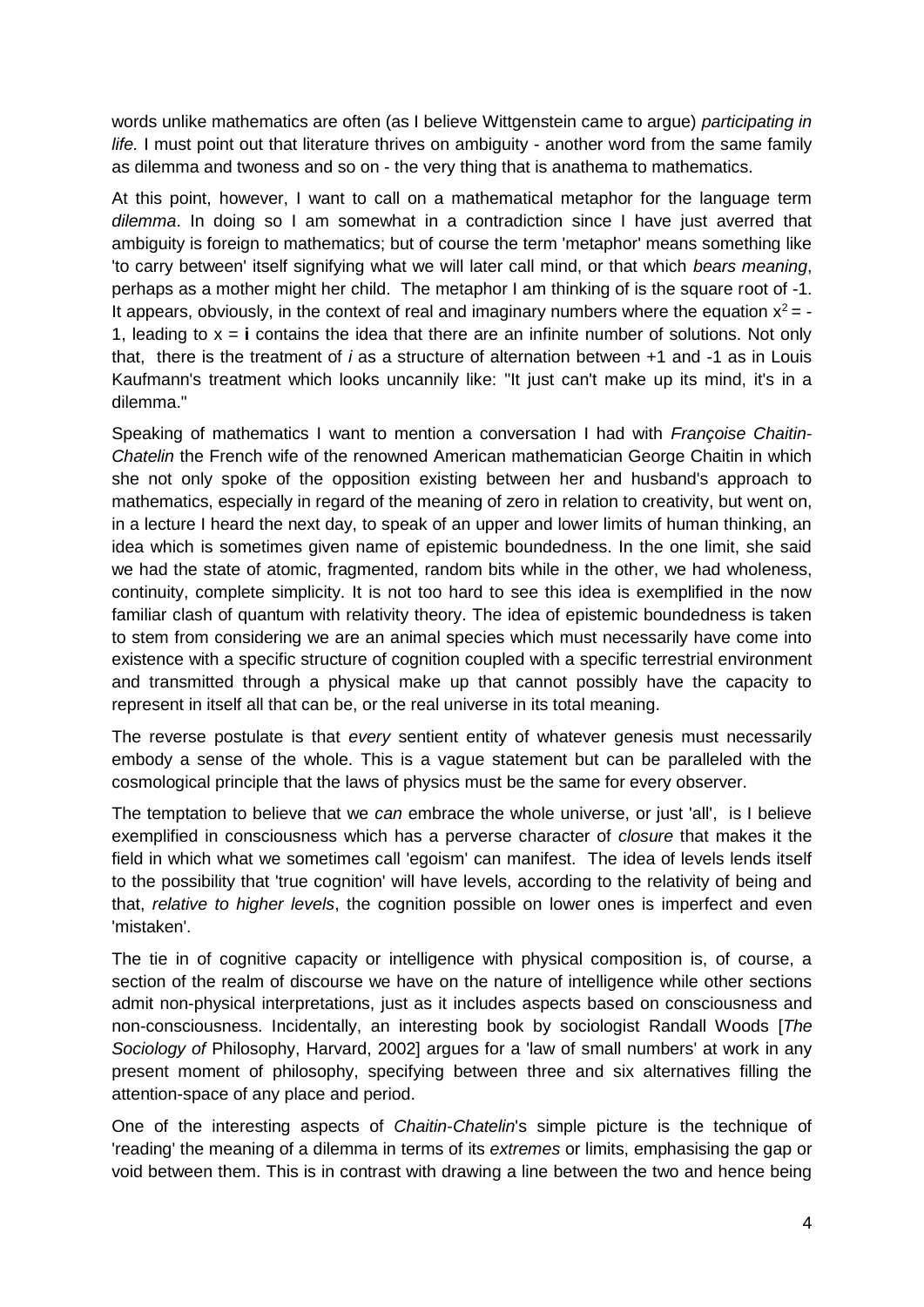drawn into thinking in terms of gradations; the contrast making another duality. Not only that, but thinking of the gradations can be done either as a series of a very small number of levels, akin to the model Plato uses in the *Republic*, or as a continuum.

Answering to these four sections, assume these four affections occurring in the soul — understanding (*noesis*) for the highest, reasoning (*dianoia*) for the second, belief (*pistis*) for the third, and for the last, picture thinking or conjecture (*eikasia*) — and arrange them in a proportion, considering that they participate in clearness and precision in the same degree as their objects partake of truth and reality. (*Republic* 511d-e)

The duality re-enters itself and makes and unmakes itself. For example, we can make the following picture:



The picture uses colour as a metaphor for states of duality. My use of the words 'brilliant colours' may become a little clearer in a moment.

The technique of extremes gives an access to creative thinking: simply put, one has to increase the contrast while bringing them into the closest possible proximity. Again, using a pictorial analogy, this might be thought of as having two opposed perceptions at one and the same time, instead of an alternation, as if we could see the cube as both extending into the page and also out of it simultaneously.



[A participant reported that he came across someone who could have this 'impossible' perception who was dyslexic.]

There are also so-called 'impossible colours', but these are not entirely impossible: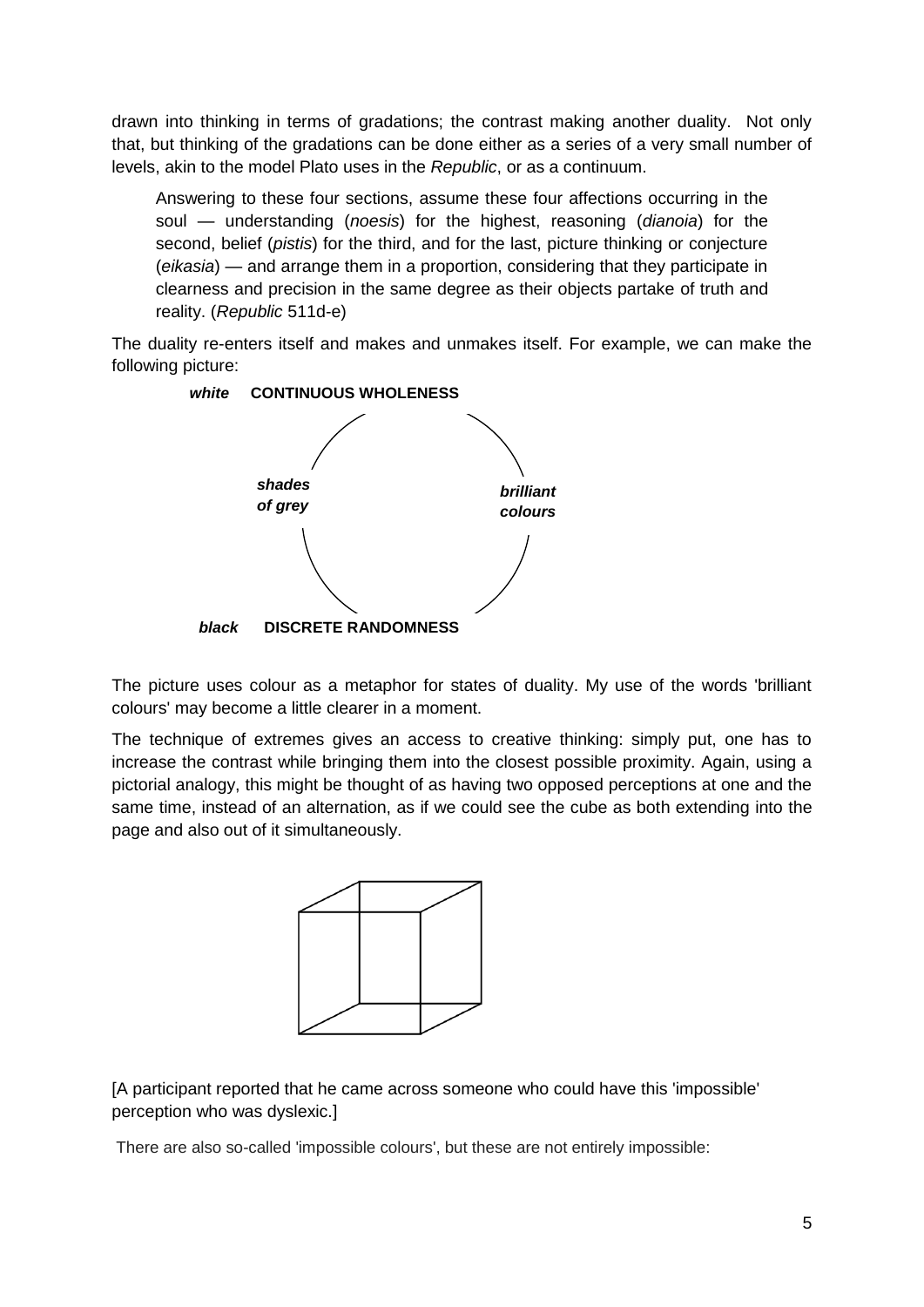Red and green are called opponent colors because people normally cannot see redness and greenness simultaneously in a single color. The same is true for yellow and blue. Researchers have long regarded color opponency to be hardwired in the brain, completely forbidding perception of reddish green or yellowish blue. Under special circumstances, though, people can see the "forbidden" colors, suggesting that color opponency in the brain has a softwired stage that can be disabled. In flickering light, people see a variety of geometric hallucinations with properties suggestive of a geometric opponency that pits concentric circles in opposition to fan shapes. Summary of *Scientific American Magazine* article February 2010 'Impossible Colors: see Hues That Can't Exist' by Vincent A. Billock and Brian H. Tsou]

The conjunction of separation and proximity answers to a sexual metaphor which reminds us of yet more aspects of duality as in the coupling - a double entendre - of the biological with the mental, now always keeping in mind that we cannot possibly begin to reach the meaning of such words without enduring the vicissitudes of countless slippery contradictions. The deliberate practice of attending to and intensifying contradiction - already it must be noted voiced in dialectical materialism but rarely put to constructive use - is to be found in the Russian system of innovation called TRIZ *teoriya resheniya izobretatelskikh zadatch*, in English rendered 'theory of inventive problem-solving' which asks us to drive ourselves towards a deeper communion with contradiction that has a core focus, possibly rooted in physical reality, or just reality as such in the sense of that which can never be escaped from and is always ahead of any of our actions. Practitioners of TRIZ stress that the approach is quite opposed to simply making improvements which, in our picture earlier we labelled 'shades of grey' here signifying compromise, and aims for the brilliant colours that are, I might say, born out of the naked sparks of contradiction. To quote Simone Weil again: "All true good carries with it conditions which are contradictory and as a consequence is impossible. He who keeps his attention really fixed on this impossibility and acts will do what is good." Or William Blake: " Blake, as you know, said: *Contraries are Positives: A Negation is not a Contrary. There is a place where Contraries are equally True.*

#### **FORM IN SEQUENCE**

To begin to make a return towards the neighbourhood of mathematics I want to put in front of you the two words "containment" and "absence", words only because I cannot possibly put any idea or meaning as such in front of you, only show you an object, a sign. Let me first speak of containment, which I will do in a way that would seem largely psychological; and I want you to bear in mind the dilemma in mathematics between psychological and abstract content, that is between what one does to think it and how it itself thinks.

Louis Kaufmann has drawn our attention to von Foerster's reflexive statement "I am the observing of my observation of myself" and expressed it thus :

| 72 |   |                       |  |
|----|---|-----------------------|--|
|    | ٠ | î<br>.<br>٠<br>٠<br>w |  |

[Kauffman, 'I Am a Fibonacci Form' in *Cybernetics and Human Knowing, Vol. 11, no.3*]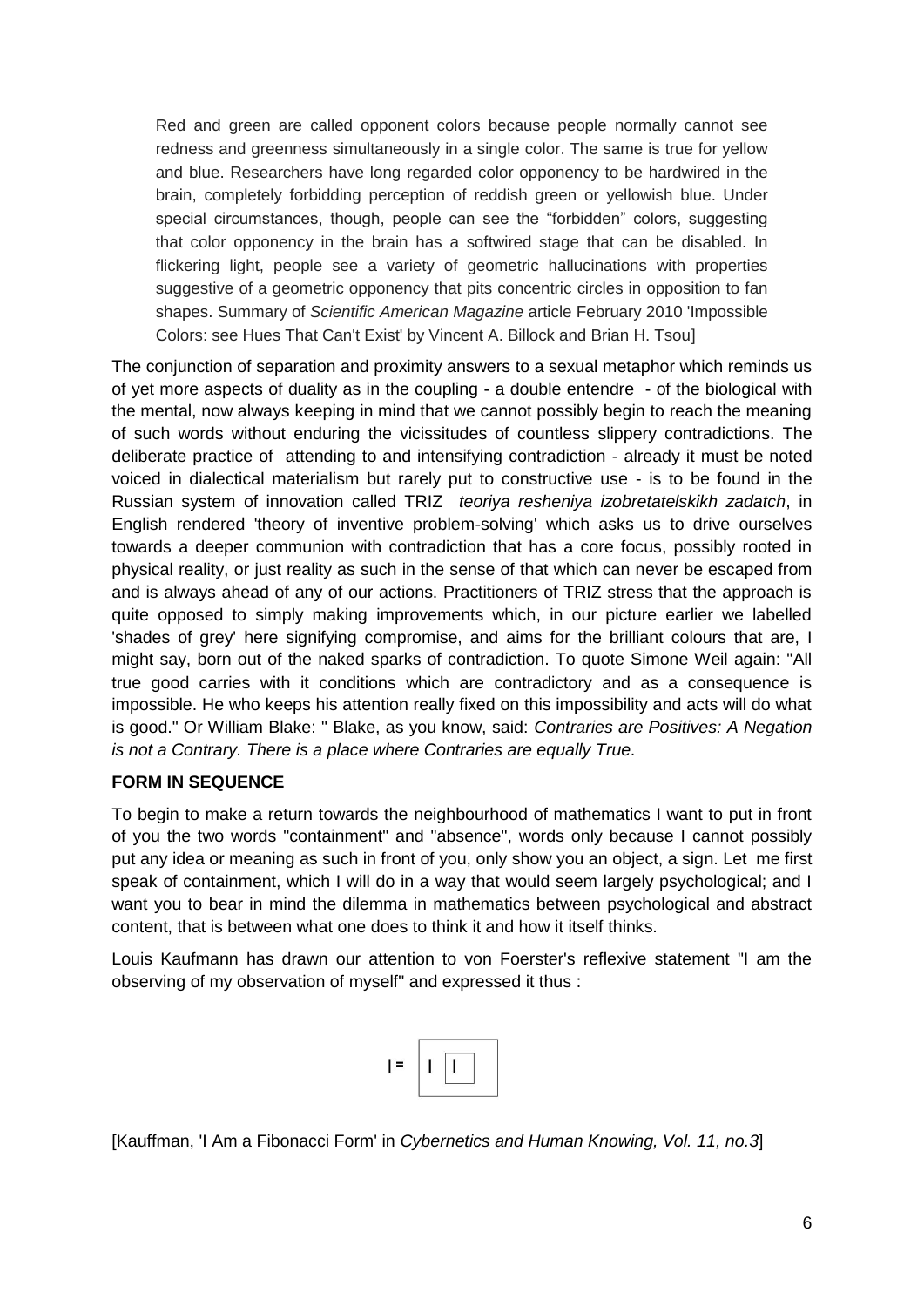It appears in the guise of a reiterated operation, signified by the box. But, psychologically, the larger bracket or box is not the same as the smaller. I want to dig inside this picture, and try to get at the thinking that might come before it arises.

I write out (or draw) a series of I's, imagining that each is discrete.

. . . Ip. Iq.Ir . . .

In this representation there are no boxes or operators signifying transactions between them, the periods put in purely to emphasise their discreteness . This is more a picture than a mathematical construction. I want to say that each 'I' is *unconscious* of the others.

Now let us imagine that an 'I' is not cut off from the others but reacts to its previous identity, and presume that this word 'reaction' can include such meanings as represent, remember, or even be aware of. I will indicate the reactions between by means of short vertical lines. We then have:

. . .  $I_p | I_q | I_r |$ . . . . .

[According to von Foerster's second-order cybernetics, this series would represent a *nontrivial machine* in which its state relies on its previous state.]

The first series I want to call *automatic*. It is in fact close to the picture discussed by René Descartes about which he observed that each element was a moment unable by its own power to link itself to the next, hence requiring a higher power, or God. Incidentally, it was from a similar consideration that Locke in the 18th century, in the heat of the controversy at that time over the existence of the soul, developed the term *consciousness* to signify a continuity of self by some physical linkage of memory producing the experience of remembering-me. The idea that we consists of a series of discrete moments of I-ness is, of course, very Buddhist; and, speaking of Locke, we are reminded of his contemporary David Hume whose picture of the self turned out very close to that of Buddhism.

We can speak of each of the I's in the second expression as *reactions* of the organism to its environment and internal states and consider such physical reactions are felt as "me", so that in effect one is reacting to oneself. Roughly put, it means that some awareness of oneself produces another state of myself, and to call these various states also I's is not only a matter of convenience for our discourse but an intended statement about our experience. I want to call this series *sensitive* which signifies something related to our assumed sense of awareness, an awareness that might not be particularly human; and in this sort of awareness we just react and consist so to say just of reaction. As we react, the previous moment of ourselves becomes an object as the new I is generated. This is the arising of the subject-object dualism which, we suggest, exists only in this sensitive level.

Descartes' series of moments becomes a movie. Again I cannot resist an aside that points out that the way we actually perceive the succession of discrete images projected in the cinema as a continuous action is still not fully understood. [There was a novel called *Flicker* (1991) by Theodore Roszak which played with the idea that the cinema was invented as a Gnostic dualistic heresy.]

Now, whether my sketch so far to your experience or not depends on how you see it which I will suggest leads both you and me into a dilemma, but this is something I cannot directly address here. I want to go on to *another level* beyond the sensitive in which the next moment retains the previous moment and experiences it together with itself, which is only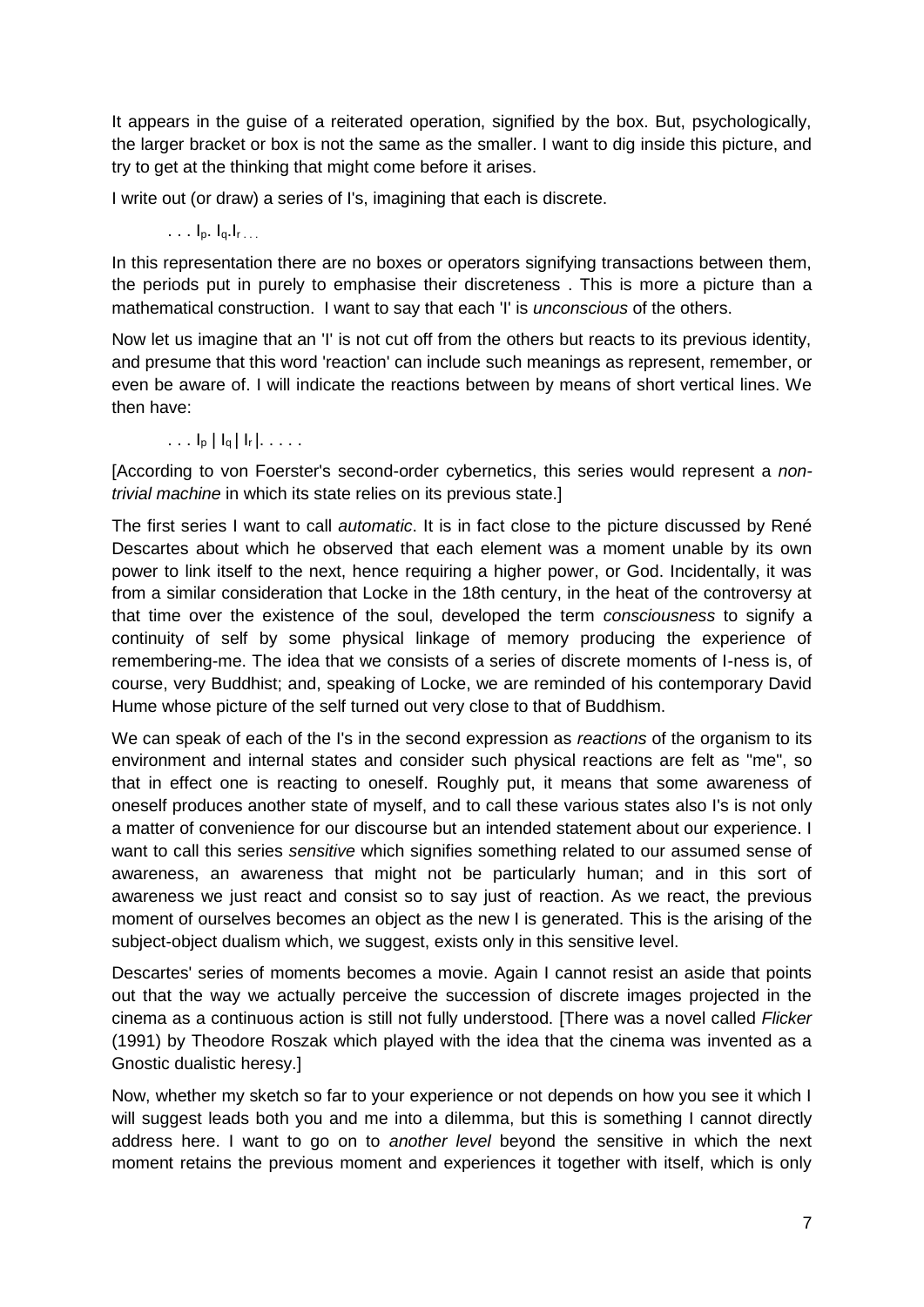possible *if these two are contained together*. All this is subsumed in the image or symbol of the box. I want to say that such containment means more than an operation and, to use now archaic terms, it is a matter of *being*. This means in effect there is a different quality of Iness. It is this level only I want to designate as *conscious*, which is to deviate from common usage in which we assume that during all the day we are and remain conscious which, as you may surmise, means something like *acting together with ourselves*.

This leads me back to the first expression with its boxes. In the way I am speaking now, I have abandoned or altered two main features. Firstly, I no longer have any equations. I might say, provocatively, that equations are predicated on treating what is different *in kind*  as the same *in function* and thus, incidentally, supports reductionism at every turn. Secondly, the writing of marks in a line is inherently symbolic of time and succession, so necessarily does not serve any treatment of levels which are, by nature one might say, co-eternal. The device of re-entry of the form uses recurrence to simulate eternity. There is an implicit circularity that is very close to the Platonic reflection of the Ideal in circles. These brief remarks only serve to indicate a direction of thinking but they are meant to emphasise that the very way in which make our indications comes of deep-held presuppositions that can be regarded as recasting of ancient ideas of time and creation. For the moment, I will simply show a way of writing the reflexive expression that naively uses the common instinct that the vertical dimension corresponds with the 'direction' of levels.

I want to interpose the observation that, according to current research, the right brain favours vertical lines and the left brain horizontal ones. A further detail is that on the horizontal the left brain favours left to right, as in our western writing, while the right brain favours right to left. A vertical arrangement signifies levels because the right brain is sensitive to them while the left is not. Whatever the writing of the left brain it will always tend towards treating things as all on the same level.



The I's *mark* here the different *levels* and can be thought of the *names* of 'selves' who live in the different boxes; because levels are *subjective* i.e. 'of the subject'. They all call themselves 'I' but they are *not* the same. To stretch words, the top 'I' is more-I than the others! When we enter a higher level we can *mark* this. This cannot use a previous level of mark. We have degrees or steps of markedness, a concept we will return to later in the context of semiotics.

In speaking of levels I am involving them as possibilities not as actualities (that which is actual can only happen). There is a kind of tautological sense that we can be conscious only if we choose to be, *and also already grasp what it means to be* so; or even just to say that we choose to be conscious , but such a choice is only possible if we are already conscious. Incidentally, as you well know, the etymological meaning of the word is "to know together" though please read C. S. Lewis's *Study of Words* for a deeper exploration of the meaning of this word, which can also imply *knowing with others.*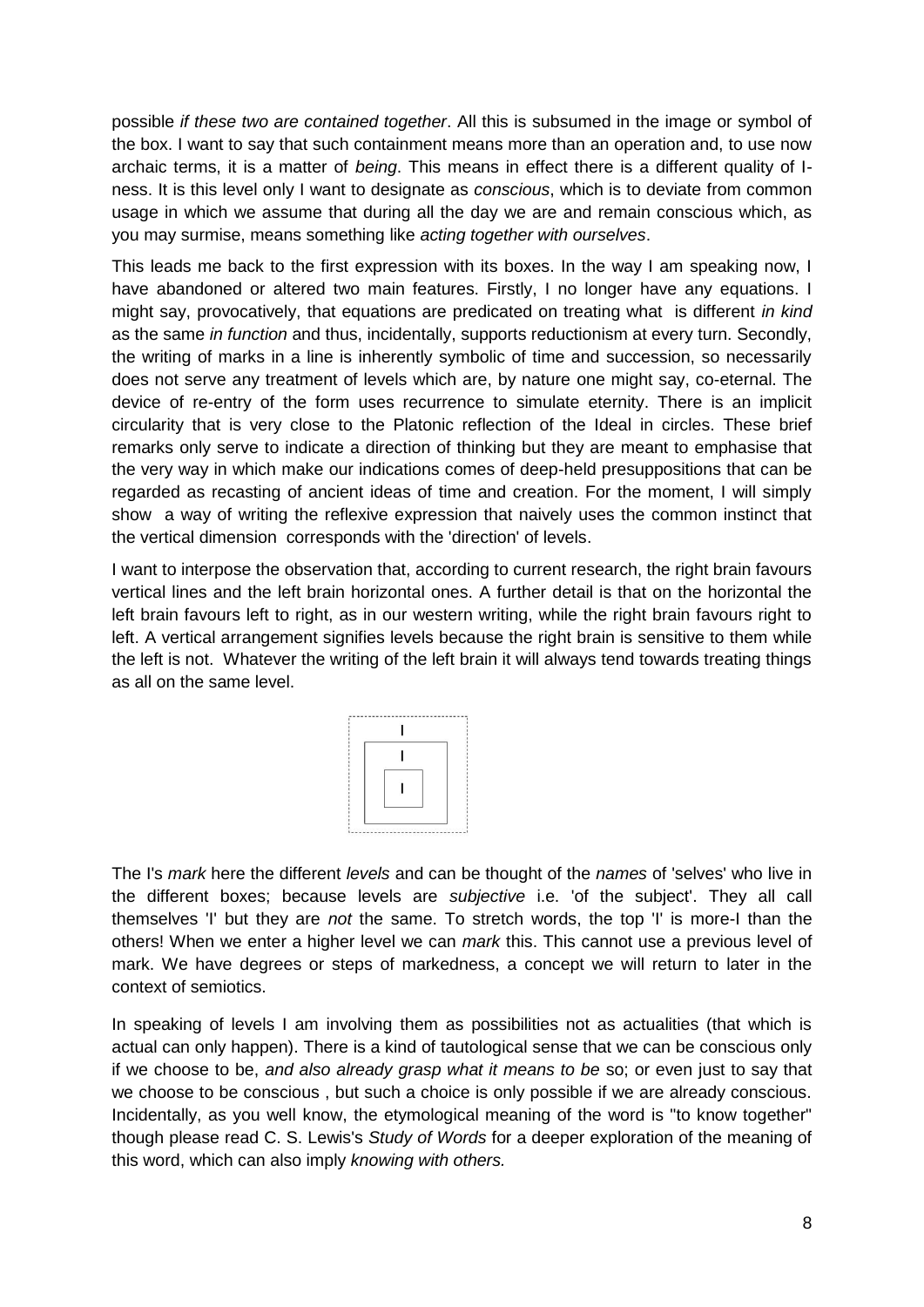It is a remarkable thing that in French there is a single word *conscience* for both the English words 'consciousness' and 'conscience' and *experience* for both 'experience' and 'experiment'. Translation brings us into deep questions of the relation of words to meanings, where we allow the latter the character of reality but, in doing so, plunge ourselves into dilemmas.

A very good representation of science itself is the close proximity of the two ideas of "being with oneself" and "knowing with others" and is I feel a very good indicator of what consciousness means for the deep structure of our experience. In one of its facets, consciousness is inherently scientific. Or, one can equally well say, consciousness is of the nature of mind while, as my old friend Patrick de Mare would say, mind is not in brains or persons but between them. That is to say, brains or persons cannot contain mind because they are at a lower level. An analogue is that a knot cannot exist in higher dimensions.

# **BEYOND CONSCIOUSNESS**

I am treating von Foerster's idea as *multilevel* embracing, in the terminology I have introduced, no less than three levels: automatic, sensitive, and conscious. These levels coexist and give a description which forms a duality with the re-iterated sequence of the equation we saw earlier. With consciousness we enter the truly human realm. It is not generated biologically, that is by definition, from lower levels, and this is intrinsic to our nature. It contains and goes beyond the mechanisms of our automatism. We now verge on the threshold of what in the Eastern Christian church were called the Divine Energies, responsible for creation and salvation, a concept rejected by the Western Branch of Christendom; there is, as you might suspect, a plethora of dilemmas attending the dichotomy of East and West in Eurasian and now global history. Again, briefly in passing, creation and salvation form a duality that in some religions was actually expressed by the idea that there were two kinds of God, as in some interpretations of the contrast between the Old and the New Testaments.

Thinking in terms of the previous diagram, we can imagine higher levels than those shown and ask, What then would be the status or reality of I's on such levels? Well, they might well correspond with what until recent times were regarded as angels or even God.

I said I would introduce and make use of two ideas. One of them was containment and the other was *absence*. In a fairly evident sense, I would say that higher levels are absent in lower levels just because they are higher, which implies the principle of levels called *autonomy*. I have to point out that we should be as conscious as possible in considering levels and not fall into the illusion of taking ourselves as some kind of onlooker capable of turning our gaze up and down the levels at will. We probably feel this instinctively which is then why so many people reject any idea of high levels than their own felt experience - which might be just sensitive - as either unreal or some sort of cultural conditioning. I will presume that we can gaze so to say only at lower levels and that by analogy we might feel that we are gazed upon from higher levels. This of course was once common in the piety that assumed we were being seen by God or angels but has almost entirely disappeared in our present epoch; though there remains the speculation that we are being seen from the future of ourselves.

To make a tentative attempt to find some indication of higher levels I ask this sort of question: "What is it that switches on consciousness?" The question addressing what switches consciousness on, and possibly off, can easily be dismissed, but bear with me. It is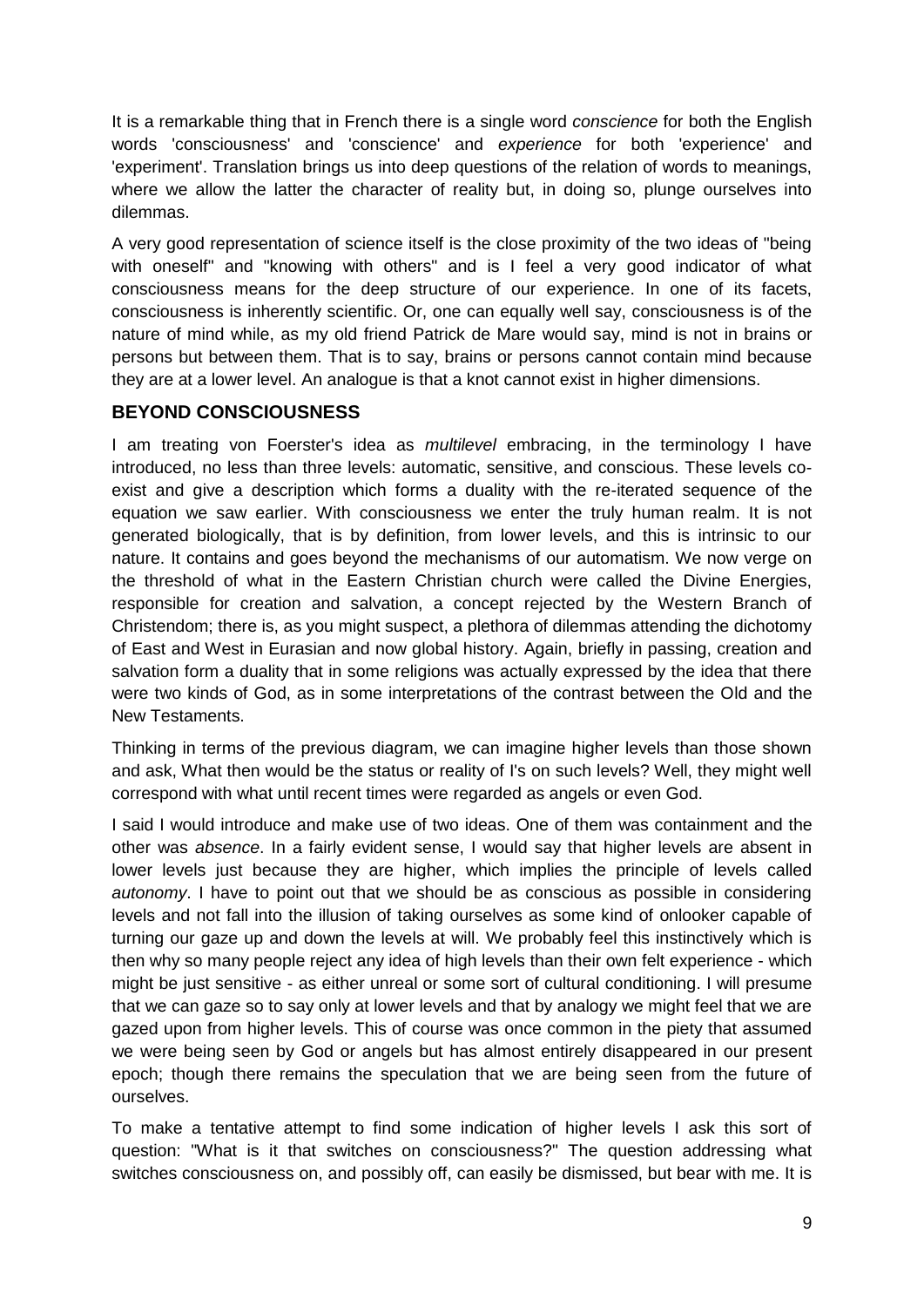being proposed here that, as a possible way of indication, one can make a contrast with the sense of causality which is always from the outside, and consider a totally opposite sense of what comes from the inside - or from what is *between* the known or experienced *-* as one might intimate from the various series discussed earlier. This kind of step appears in mathematics in such elements as bracketing or containment and operations which stem from absence. The latter point may seem obscure, but simply means that there cannot be any operations between things unless there are gaps between them. Those of you who know about Kabbalah may remember that the advanced adepts ignore the letters but attend to the gaps between them from whence the angels appear.

I'm going to jump the gun and called the level above consciousness "creativity". I'm doing this because I am drawing on the scheme devised by a polymath Englishman John Bennett [as in his book *Energies: Material, Vital,* Cosmic, Claymont Communications, 1990] who influenced me a great deal and I want to acknowledge his work though without stopping to expand it in any detail. I have in fact used his terminology already in the words automatic, sensitive and conscious. Concerning the level I am calling creative it has to be enough that I point out the phenomenological experience that can be summed up by the words" creativity must be beyond consciousness", an idea that is to be often enough found in common discourse on the subject. You will well know reports of creative acts arising unexpectedly and apparently with no conscious volition, the literature is endless.

Often the term 'subconscious' is used for this, which word implies an inferior state 'below' consciousness; it is obviously difficult to consciously conceive of an operation from a level *above* consciousness. To so, first requires that we can see or at least glimpse that consciousness is a privation of our being. One way of starting to reflect on such a possibility is to take into consideration that our conscious life is dominated by the idea of our own agency. The conscious world remains divided; but it has the power of making a question. It is rather like a problem that cannot solve itself but can ask for help.

A creative act commonly has the property of initiating an "I see" moment, a moment coming from nowhere as far as our consciousness is concerned, carrying with it the feeling sense of living in a different world of enhanced meaning but sublime simplicity. Creativity switches consciousness on: it does not do what consciousness has to, which is for example to work out consequences, establish a language, communicate with others and so on which come with reflexivity. As you may have guessed I identify reflexivity with consciousness.

It is of course quite rare for a mathematician to speak of his work as "revealed" in some way and Ramanujan was an exception though sometimes one wonders about Spencer Brown. By not giving a mark to the unmarked state he was, I would like to say, acknowledging creativity at the heart of the dilemma that nothing or absence by being named amounts to something. It fits that in the 80s he announced he was enlightened and defined enlightenment as knowledge of the laws of creativity.

You may have noticed that I am embarked on an approach that is opposite to that of combinatorial hierarchy. In brief, the levels I am concerning myself with become ever more simple instead of evermore complex. And let us remember T. S. Eliot's wonderful line, "The condition of complete simplicity, costing not less than everything". I'm trying to speak of a "less that is more" and invert the picture of the higher as stronger or more powerful, following instead the theme of absence. In Christianity the higher can enter the lower levels only by *kenosis* or privation; that is, by a kind of sacrifice, as symbolised in the crucifixion. This implies - though it is quite a leap - that creativity can only enter us 'in disguise' as it were.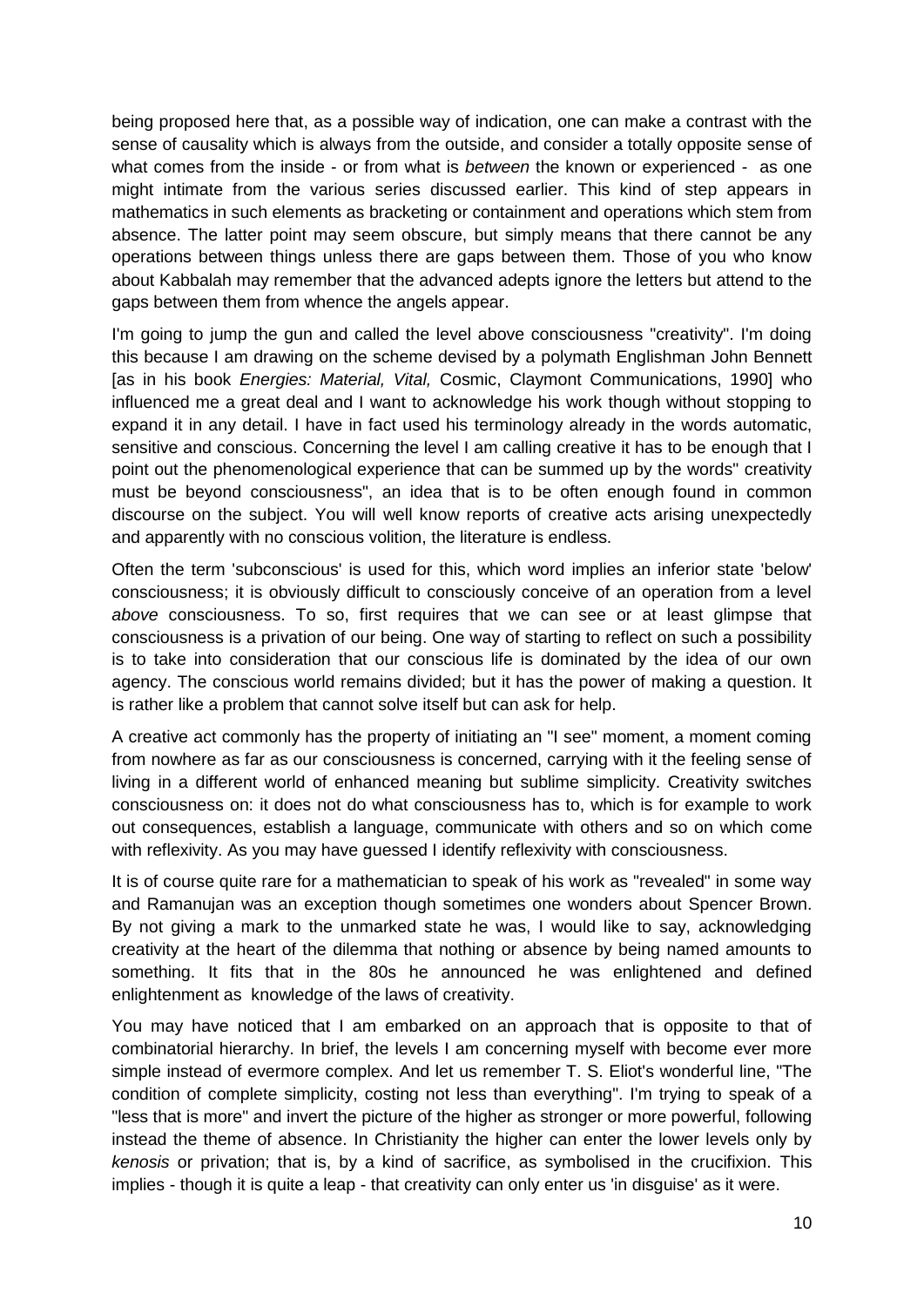Creativity can switch consciousness on *just because it is unconscious*. In colloquial terms, creativity does not have the hang ups of consciousness. In relation to consciousness, creativity is an absence. In ordinary parlance, it is simply the unknown. But how, might you say, can this unknown be in any way active? I am trying to stay with this question for it is a wonderful dilemma!

Incidentally, back to this word dilemma, I must mention that in a wonderful book called *Zen and the Art of Creative Management* by my old friend Albert Low, once in the Union Gas Company of Canada but now a Zen master in Montréal, he pointed out that a dilemma is such that it cannot be resolved by computation and requires a decision, that is a human act, rather than a robotic or egoistic act. I will, for the moment, suggest that this requires creativity to enter consciousness, *to redeem consciousness from its past*. As James Joyce put it, "History is a nightmare from which I am trying to awaken.

# **SEMIOTICS**

There is a level, perhaps many, beyond creativity I wish to address but only later. At this juncture, I want to delve a little into language and semiotics. In a commingling of anthropology and linguistics, semiotics – the study of meaning - harbours a dominant idea of duality, a term I am now using to segue from the word dilemma I have been using to another Greek word *dyad*. Dyads can be quite peaceful or intensely disturbing. These emotional adjectives are relevant because there is certainly an aspect of meaning that is indubitably emotional, and we can only say that whereas thought attends to the bare form that is always the same, feeling gives the colour and spice that reflects the vital diversity that is to be found advocated in Leibniz, as physicist Julian Barbour avers in his fascinating interpretation of the Leibnizian "best of all possible worlds" ['The Deep and Suggestive Principles of Leibnizian Philosophy', *The Harvard Review of Philosophy II*, Spring (2003)]

Pairing of some sort pervades language. There are obvious examples such as: cold and hot, interestingly enough having to be overcome in physics by a monism of heat alone, this then illustrating the very traditional asymmetric relation of oneness and twoness that was integral to Plato's thinking, for example. Then there is the now contentious male and female, where the latter word signifies not-male; in other words, the female is taken to be a deviation from the norm or given of the male (the opposite of course to biology). The great cultural anthropologist Claude Levi-Strauss was renowned for the dyad of raw and cooked (or prepared, done), cooking being a signature of a culture [*Le Cru et le cuit*, 1964]

Semiotics makes use of a notion of *markedness* which describes how we mark or voice something that is the exception rather than the rule. It is fascinating how closely this aspect of discourse parallels Spencer Brown's laws of form using the very words "marked state". In discourse involving the sexes the marked state is usually the female, while male is in the background as the norm, or even the higher ([which, interestingly enough, is the reverse of biological reality). What we mark or voice is the deviation, because we take for granted what is unmarked. This is of course a relative arrangement but there are statistics that show strong biases in this regard. The following table is taken from 'Semiotics for Beginners' by Daniel Chandler( [http://www.aber.ac.uk/media/Documents/S4B/semiotic.html\)](http://www.aber.ac.uk/media/Documents/S4B/semiotic.html) in which the more marked term is on the right of each pair, the columns showing the proportion of bias.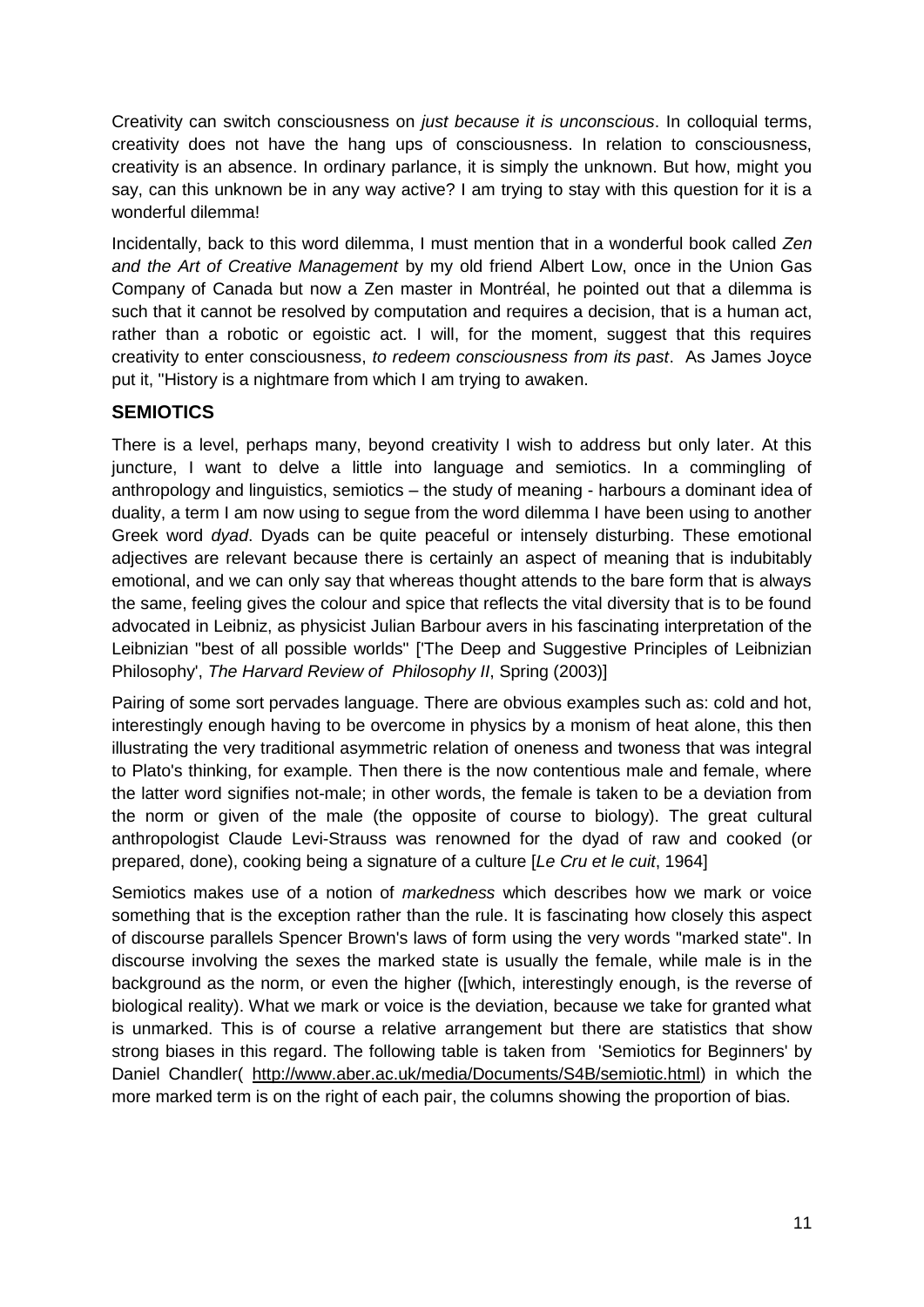|              | indoor/outdoor                         |                                       |                                      |                                   |                    |
|--------------|----------------------------------------|---------------------------------------|--------------------------------------|-----------------------------------|--------------------|
|              | up/down                                |                                       |                                      |                                   |                    |
| high         | yes/no                                 |                                       |                                      |                                   |                    |
|              | East/West                              |                                       |                                      |                                   |                    |
|              | open/closed                            |                                       |                                      |                                   |                    |
|              | wet/dry                                |                                       |                                      |                                   |                    |
|              | question/answer                        |                                       |                                      |                                   |                    |
|              | true/false                             |                                       |                                      |                                   |                    |
|              | major/minor                            | $80% +$                               |                                      |                                   |                    |
|              | hot/cold                               | on/off                                |                                      |                                   |                    |
|              | reader/writer                          | public/private                        |                                      |                                   |                    |
|              | before/after                           | male/female                           |                                      |                                   |                    |
|              | love/hate                              | high/low                              |                                      |                                   |                    |
|              | top/bottom                             | parent/child                          | $70% +$                              |                                   |                    |
|              | good/bad                               | internal/external                     | black/white                          |                                   |                    |
|              | cause/effect                           | gain/loss                             | mind/body                            | $60% +$                           |                    |
|              | front/back                             | human/animal                          | left/right                           | adult/child                       |                    |
| I<br>N       | primary/secondary                      | past/present                          | positive/negative                    | urban/rural                       |                    |
| $\mathbf C$  | birth/death                            | gay/straight                          | art/science                          | product/process                   |                    |
| I            | presence/absence                       | more/less                             | active/passive                       | horizontal/vertical               |                    |
| D            | problem/solution                       | above/below                           | light/dark                           | physical/mental                   |                    |
| E            | win/lose                               | inner/outer                           | product/system                       | hard/soft                         |                    |
| N            | acceptance/rejection thought/feeling   |                                       | sex/gender                           | fast/slow                         |                    |
| $\mathbf{C}$ | inclusion/exclusion                    | life/death                            | static/dynamic                       | quantity/quality                  |                    |
| E            | success/failure                        | subject/object                        | liberal/conservative                 | foreground/background             |                    |
|              | human/machine                          | producer/consumer higher/lower        |                                      | similarity/difference             |                    |
|              | right/wrong                            | work/play                             | teacher/learner                      | temporary/permanent               |                    |
|              | nature/nurture                         | good/evil                             | war/peace                            | nature/culture                    |                    |
|              | theory/practice                        | masculine/feminine body/soul          |                                      | poetry/prose                      |                    |
|              | near/far                               | health/illness                        | fact/fiction                         | part/whole                        | $50% +$            |
|              | self/other                             | comedy/tragedy                        | form/content                         | married/single                    | new/old            |
|              | figure/ground                          | insider/outsider                      | form/function                        | strong/weak                       | large/small        |
|              | rich poor                              | happy/sad                             | simple/complex                       | subjective/objective              | local/global       |
|              | fact/opinion                           | superior/inferior                     | original/copy                        | dead/alive                        | them/us            |
|              | system/use                             | present/absent                        | means/ends                           | shallow/deep                      | system/process     |
|              | hero/villain                           | clean/dirty                           | appearance/reality                   | competition/cooperation young/old |                    |
|              | fact/value                             | natural/artificial                    | competence/performance live/recorded |                                   | majority/minority  |
|              | text/context                           | speaker/listener                      | one/many.                            | head/heart                        | foreign/domestic   |
|              | raw/cooked                             | classical/romantic                    | speech/writing                       | formal/casual                     | structure/process  |
|              | substance/style                        | type/token                            | straight/curved                      | structure/agency                  | order/chaos        |
|              | base/superstructure                    | nature/technology signifier/signified |                                      | message/medium                    | concrete/abstract  |
|              | knowledge/ignorance rights/obligations |                                       | central/peripheral                   | form/meaning                      | words/actions      |
|              | low fact/fantasy                       | reason/emotion                        | wild/domestic                        | words/deeds                       | beautiful/ugly     |
|              | knower/known                           | sacred/profane                        | stability/change                     | fact/theory                       | individual/society |
|              | literal/metaphorical maker/user        |                                       | realism/idealism                     | words/things                      | strange/familiar   |
|              |                                        | <-- more marked                       | <b>MARKEDNESS</b>                    | less marked                       |                    |

Semiotics concludes that just about every term involves its contrary – in the meaning of William Blake for example – and embraces a wide range of meanings for that which contains the two and is between them. There is in physics acknowledged by and large just two kinds of twoness as exemplified in first electric charge and second conjugate properties, these representing also the clash of classical and quantum mechanics. The sort of examples we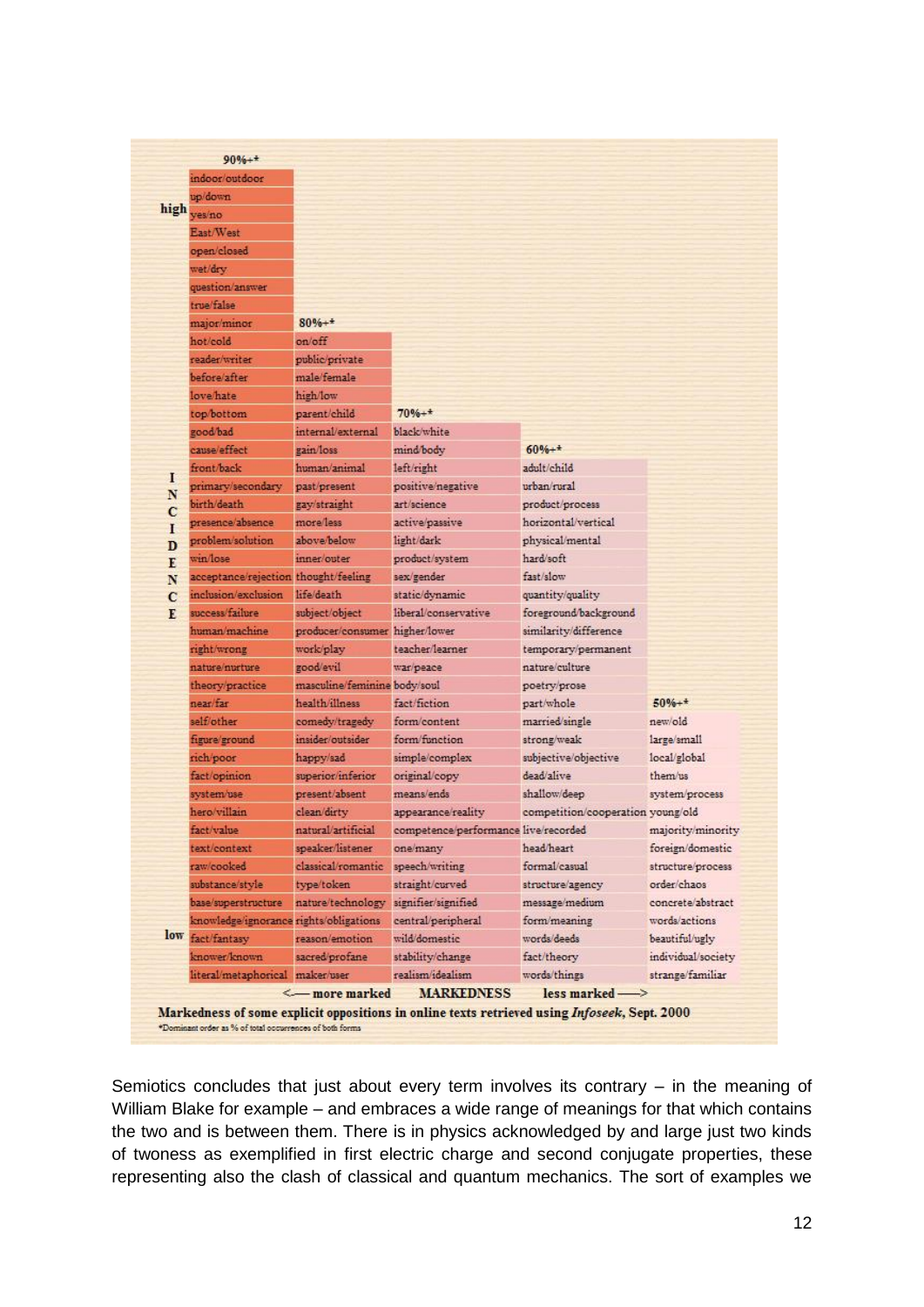find in ordinary language are rather more relative and asymmetrical, as shown in the table of frequencies of occurrence in which the right-hand term is the marked one..

A traditional understanding used in interpreting dyads – which means being able to articulate their variety - is that if we have in terms A and B then one of them A, say, will tend to view the couplet of which it is a part as a whole, in an *inclusive* way while the other, B say will tend to the opposite and look at the couplet as a disjunction, a mutual *exclusion*.

Louis Kaufmann has pointed out that in Spencer Brown the cross operator signifies three ideas: a name, that of the marked state; an operator or instruction "cross", and distinction itself, or boundary. The boundary can be called a kind of absence because there is nothing there but in a very unusual sense: in the kind of verbal language I have been using it indicates the creative act of making a distinction, it initiates or switches on the calculus. In this act everything is contained. The cross operator mark is just the *memory* of the act as soon as it is written, it ceases to be in act and has become "actual". I have just use a linguistic mark, namely quotes, to signify an intrusion of the marked state called actual, implying that I am in some way reversing the probably assumed asymmetry of the two states. In other words, it is what is not said that is important.

The asymmetry of dyads is most important. It appears in many guises. Man and woman are equal but different, which will always manifests as a dilemma because no one can work out what this must mean. It is up to decide in *every concrete instance*. To decide *in general* is to ignore the need for creativity. Creativity is no mere icing on the cake of routine accomplishment but, I feel, essential for anything authentic. As Chaitin says, he only feels he understand a theorem if he can create a new proof of it.

I have been bringing into the picture via semiotics the idea of complementarity - as you know a major concern of Neils Bohr but the universal import of it still barely accepted. Also, the two sides can be seen as divided as in Kierkegaard's, "I say to you *Either/*Or" or as 'coupled' in a somewhat sexual sense. We can have the bare abstract notion of A and not-A as together making up the universe but there can be more and, indeed the bare idea of A and not-A can be enhanced by or *unfolded into* at least two other terms. The fourfold figure is addressed in Buddhist logic, though often given the Greek name of *tetralemma* (interestingly, Albert Low avers that every real dyad is actually fourfold, but only when it becomes conscious or reflexive, prior to decision). In semiotics, Griemas is recognised as the key pioneer of the fourfold scheme, the idea from which it stems is that the meaning of any term is inextricably bound up with the meaning of reflections or echoes of itself.

In relation to *Laws of Form* McFarlane has argued that one needs more than one kind of distinction. In his paper *Distinction and the Foundations of Arithmetic* (2001, 2007) he concludes that three kinds of distinction are required to execute arithmetic. We are here moving towards a general notion of four kinds of distinction, arguing that this is an inevitable consequence of the dilemma of distinction, but without any rigour.

The feeling or meaning shape of the fourfold scheme can be found in ancient sayings such as the Pythagorean "Justice is a number squared". Griemas's semiotic square, as it is called, can take many guises but the picture given below shows the standard characteristic of involving three different kinds of duality, sometimes given the words: contraries (blue), contradictions (green) and complementarities (red). Below is a picture of the three dualities and below it an example in abstract or logical terms. It is perhaps obvious that speaking of just three types of duality is itself an abstraction, as is hinted by the term 'subcontraries' in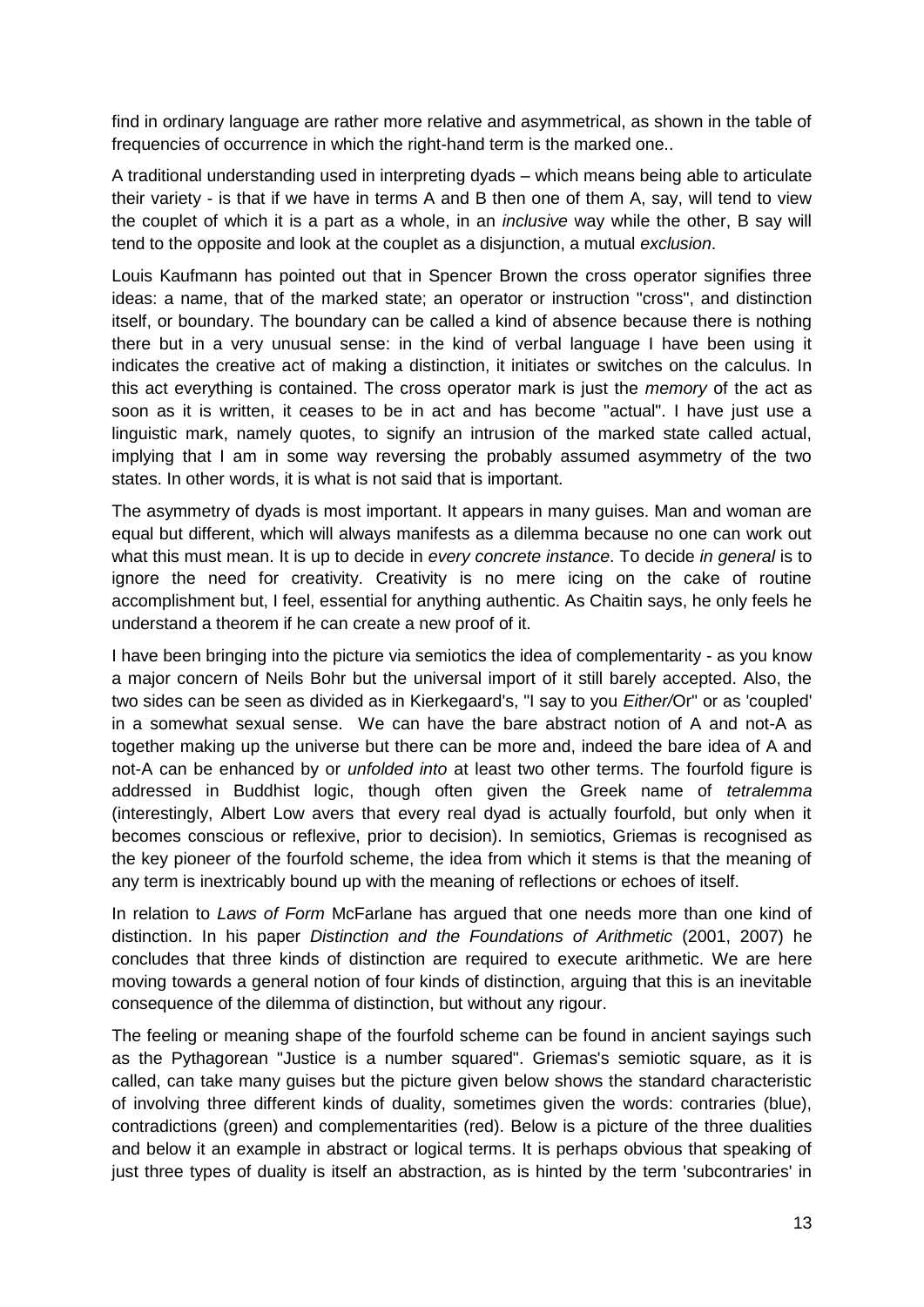the latter. There can be as many kinds of duality as there are pairs of terms. There is no form *a priori* separate from the content.



## **FOURFOLD DISTINCTION**

As I said, some of the interpretations of Griemas' semiotic square correspond to the four terms of Buddhist logic, or the *Catuskoti*. In this structure we go beyond duality by entering more deeply into it.



**A and not-A Neither A nor not-A**

It is interesting to reflect by the way that the fourth term is very close to the Sheffer stroke which was one of Spencer Brown's starting points: A|B signifying neither A nor B. The use of a vertical stroke is generally used to signify some kind of distinction and used in various ways, perhaps including Conway's definition of number. The primary distinction need not be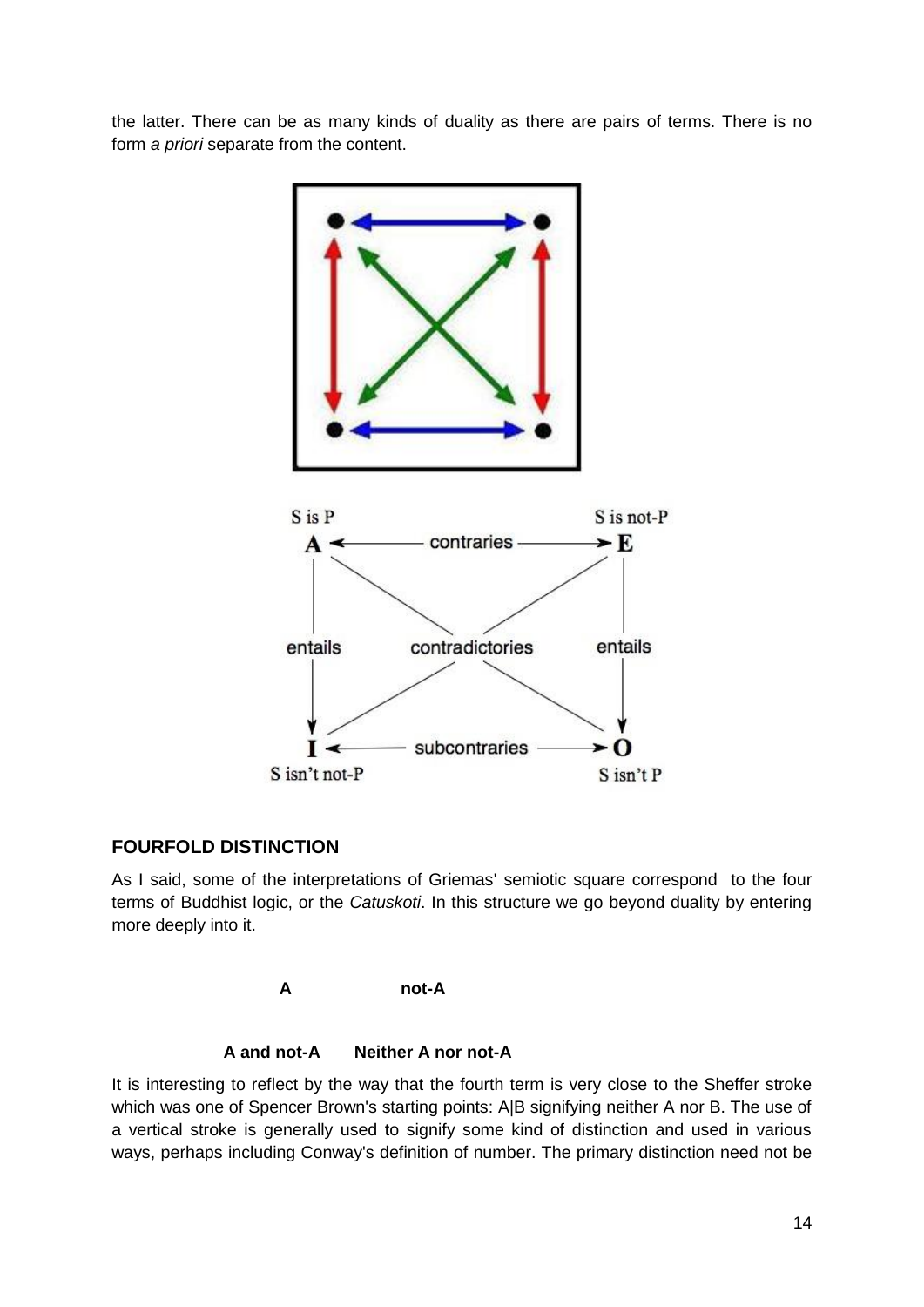of the form A and not-A. Another common representation uses both negation and inversion to produce the following four terms:

> S -S  $1/S$   $-1/S$

The fourth term or state is a precursor to the *sunyata* or void of Buddhism, though Buddhist logic actually developed into nine terms, the ninth at the centre of eight being the void. In alchemy, which is strongly based on the quaternity, the fourth was sometimes referred to as the "recalcitrant fourth"; and was signified in Plato's *Timaeus* as the missing guest. In general it signifies an absence or a void which we associated with creativity. Whereas we associate the third, A and not-A, with consciousness; containing impulse and reaction to impulse together. Hence our discourse translates into a form of four mental energies.



The idea of four energies of mind lead me to draw two lines dividing the square into an intersection of two further distinctions, the first of which can be associated with ideas of the conscious and unconscious, though in an ambiguous sense as will be obvious on inspection.

Our rapid and perhaps sometimes obscure excursion into this semiotic square is rather like articulating the meaning of the boundary made in distinction. Spencer Brown spoke of the mode of distinction used in his calculus as "perfect continence". This term signifies the holistic continuity of one of the two extremes of Chaitin-Chatelin's picture of the range of human reason. You will probably suspect that I am after a dissolution of her upper limit which is, I believe, stemming from 'marked consciousness'.

To add to the display of extant forms of representation of the play of duality, the nature of dilemma and the mutuality of oneness and twoness, I can show the fourfold scheme by a technique in which we assume two contrasting natures that can be mixed in various proportions. In doing this, I will revert to the terminology of the marked state by using the two terms *marked* (M) and *unmarked* (U) in the following way:

MM MU

UM UU

In her book *The Optical Unconscious*, Rosalind Kraus develops from Gestalt theory a fourfold scheme in which the technique of mixtures is apparent:

**FIELD VOID**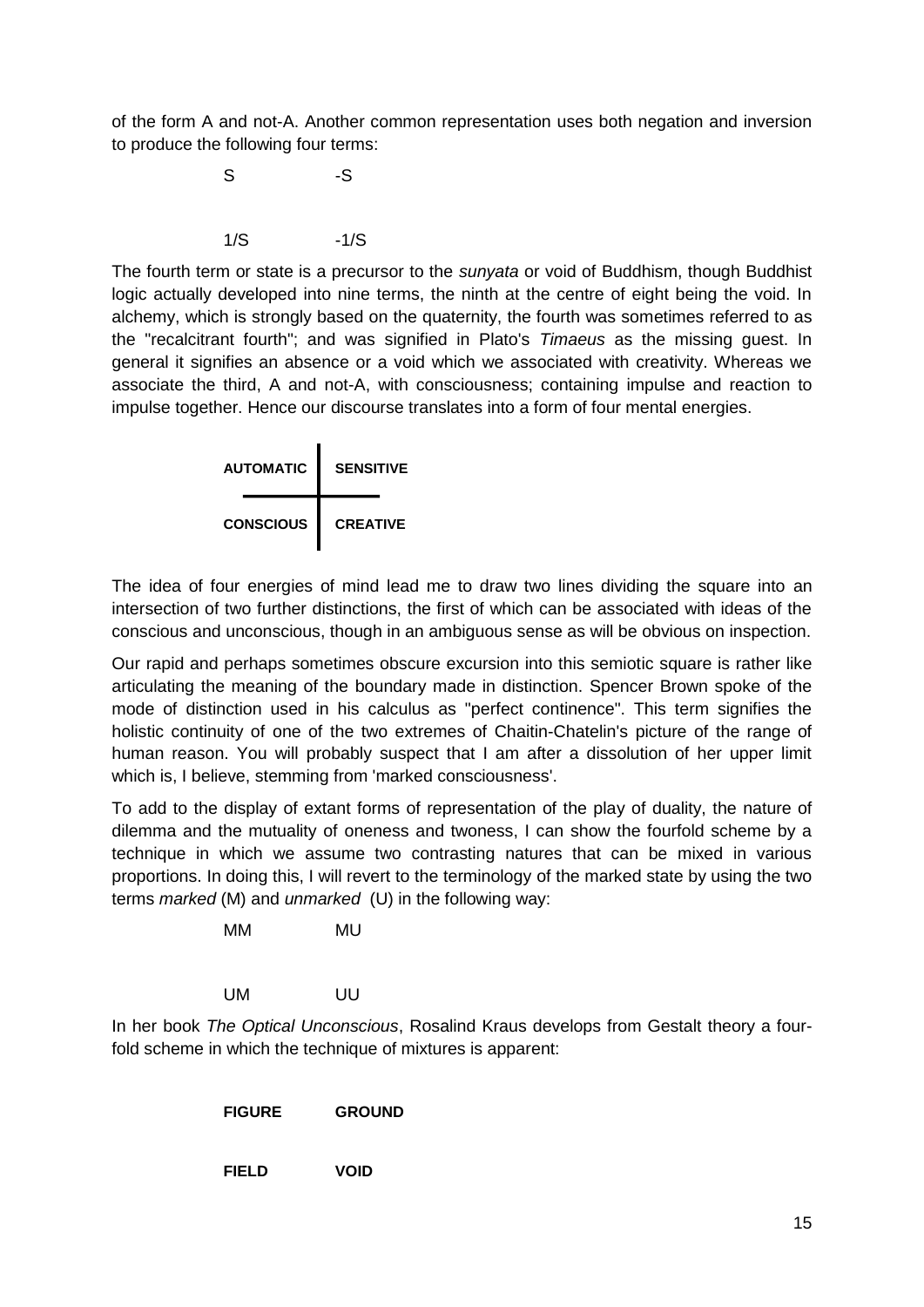I suspect that this would resonate with Peter Rawlings physics, the vacuum corresponding to the ground or marked-unmarked state, for instance, but cannot presume to say this adds anything of value to his work. It is also possible to bring it to bear on *Laws of Form* where we start with the marked and unmarked state, putting them in the guise of the two main laws



to relate to the use of double terms referred to before. What then of the third and forth? Well, I remember the shock and delight in which I heard Spencer-Brown define mathematics as making marks on a surface and pointing out that the surface of articulation has to be within a certain range of possibilities to allow for mathematics as we know it. The third term is thence the surface itself, or the page, which has as a natural symbol a *box* which we can write as:

The fourth term I identify with the distinction itself, and will write it thus:



This is largely based on aesthetics. It sums to this picture:



The last two terms, the lower ones, are not 'voiced' as it were in the calculus and the symbols I have used may be regarded as whimsical; but inspection will show the promise of another operator - perhaps the one Spencer Brown called 'score' and can be thought of as the inverse of cross - which could bring us into number and arithmetic. The fourth term can be thought of also as four operators that, in conjunction, cancel each other out. I think of it as the *differing difference*, or creative. I cannot resist adding that four-fold structures played a big part in the Russian period of TRIZ, before it was overcome by Anglo-Saxon rigidity. In speaking of problem-solving, practitioners were alert to the premature closure and restriction of thinking by starting from a defined problem in the first place. They often used science fiction as a thinking tool. For example, they did imaginative work on such projects as space travel. In one exercise, the precipitating task was to get one space ship to another star; but they went further. Next was solving the problem of how to get a whole population to another star; but then even further to do so in a way that does not involve travel at all and, finally, if there were in fact no stars. Such imaginative thinking can be applied anywhere to anything.

I want to attempt to indicate the, or a, level beyond creativity. What switches on creativity? In theology, this comes under the idea of God giving men free will. Needless to say, common ideas about free will are rather stupid and self-defeating and I have to make a plea for us to consider it as essentially creative and, perhaps, most commonly at work in what can be called "free acts of attention". It is rather like being able to choose before there are any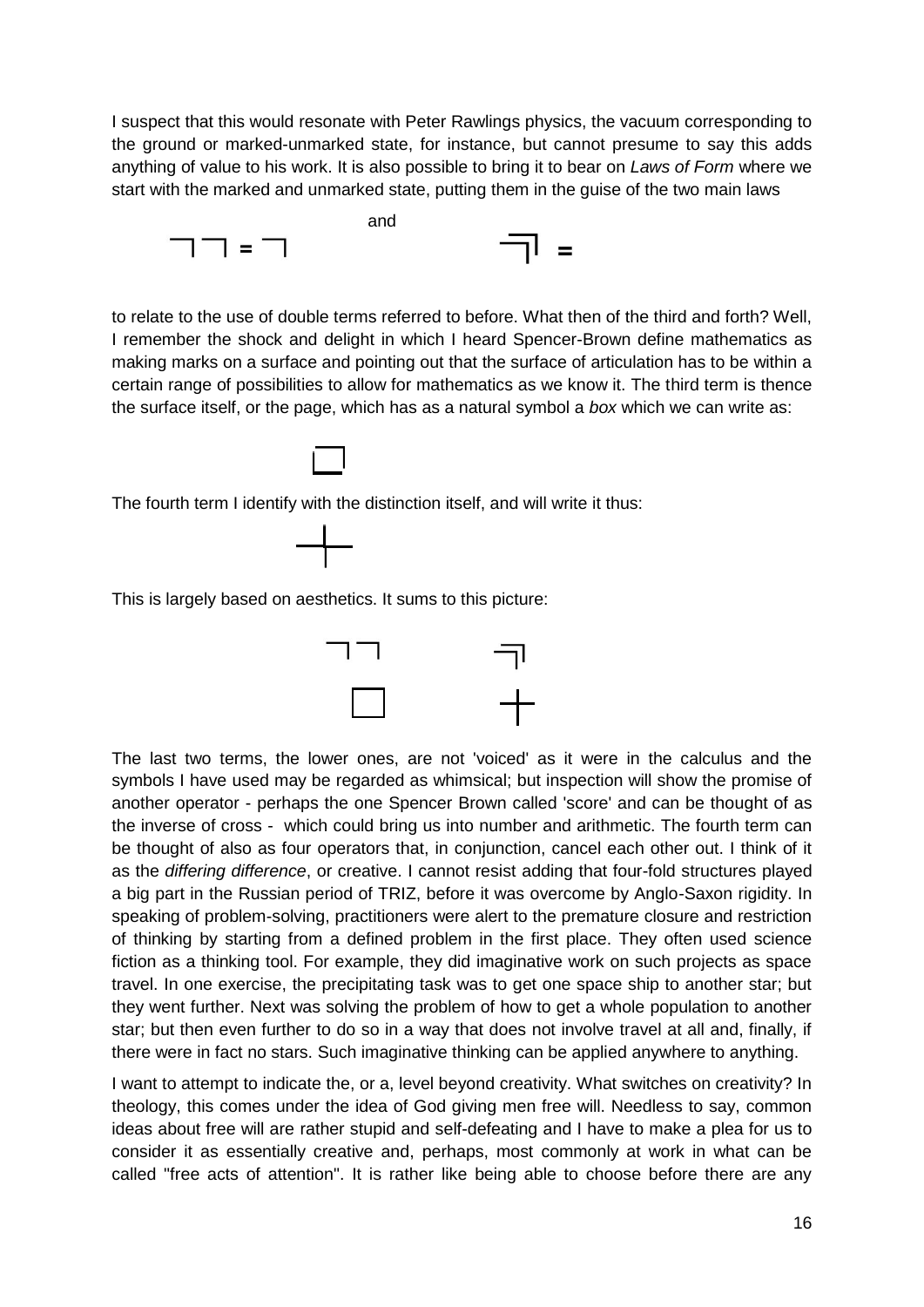alternatives to choose amongst. Reference to theology and its scriptures may not appear helpful; after all, do not these require belief in something unproven and probably mistaken? I can only say that, of course, we find what I am signifying in the guise of God as absent, which on one level equals unreal, and that scriptures are about illusions. It cannot be otherwise. What we are facing is the absence of absence; what is not not there; the root of equality. Of particular import in the discourse is that something speaks from a place in which there is no underlying structure, and things like mathematics do not even exist, rather in the sense that knots do not tie in four dimensions.

A question that has plagued me, one you might consider misbegotten, is what is the nature and meaning of the *Word of God* as in the writings of sacred scriptures. Obviously, they have all been concocted by human writers but this does not convince me to rest there. Following the nomenclature of John Bennett I am going to call the level beyond creativity as unity or unitive energy, a usage instantly recognisable as similar to many others such as in the language of Teilhard de Chardin. Now, in contrast with *unmarked consciousness* I look towards a *marked unity*, which might be known as revelation. We have to be *told* and yet it is the *articulation of silence*, a speech that is heard and spoken in every concrete particular of the universe. If we take the structure of the universe as conscious, and the Big Bang as creative, then the unitive energy is before anything began. In the fourfold schema of Scotus Erigena that Wolfgang Pauli so much admired, there is a *perfecting and fulfilment of* the creation that goes beyond creator and creature. I think one can glimpse how this speaks to the dilemma spinning out of the thought that God gave free will to man; not least because it says that man is equal to God. To some degree it is invoked by the idea of the set in which every member is equal to all the members of the set except itself.

Such a vision accords with Keat's *negative capability* he considered his greatest virtue. It may elicit in us an understanding of love which truly cannot be a property of any creature but that by which they freely belong to God by their nothingness. In Sufism there is a notion of *lahut* the ultimate, beyond nothing, which draws all that exists onwards to perfect itself by itself. I think of children suffering from Down's syndrome who draw from people the greatest sacrifices and the deepest caring. I think of how religion passed from images of egoistic power to the most vulnerable and suffering. It is an intimacy of unity, not an overall transcendent satanic oneness. It is the true one - and I am speaking now in echo of Cantor's ultimate infinity. Such things we are not conscious of but they are spoken. In the unitive energy every concrete particular has a unique voice and all are heard.

This uniquicity of reality has a bearing on our concept of levels. It is easy to see that the linearity of their vertical order should be questioned. Such an order is surely a residual abstraction from a more concrete and interesting structure. One of the simplest ways to pay this attention is to bend the linear hierarchy into a circle (or even a spiral). This gratuitous act displays a special correspondence between the highest and the lowest instead of their apparent distance, a correspondence that offers a further commentary on the meaning of duality or twoness. Such a device was used in the ancient system of *ring composition* to enable a sequential story or exposition contain a deeper message strictly *within* it [Mary Douglas, *Thinking in Circles*, Yale, 2010].

The levels we have been discussing are shown below in circular form. It can be argued that they are like this *because we take as our reference or vantage point the level of consciousness.* This we are almost bound to do. The diagram reflects the idea that consciousness is dual or two-faced and, to the right, there is the marked and, to the left, the